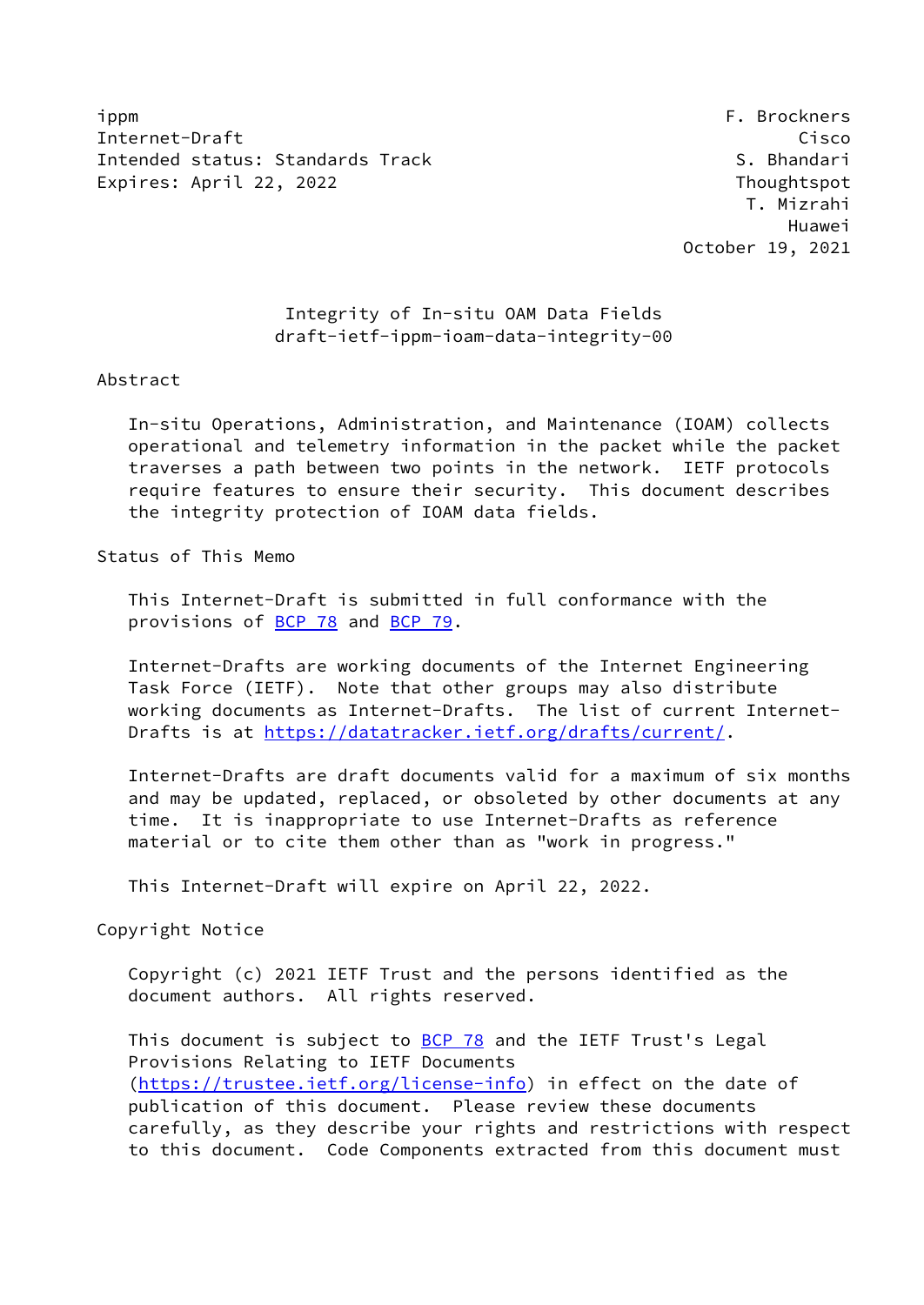Brockners, et al. Expires April 22, 2022 [Page 1]

<span id="page-1-1"></span>

| Internet-Draft |  |  | IOAM Data Fields Integrity | October 2021 |  |
|----------------|--|--|----------------------------|--------------|--|
|----------------|--|--|----------------------------|--------------|--|

 include Simplified BSD License text as described in Section 4.e of the Trust Legal Provisions and are provided without warranty as described in the Simplified BSD License.

# Table of Contents

| $\perp$ .        |                                                                                                                 | $\overline{2}$  |
|------------------|-----------------------------------------------------------------------------------------------------------------|-----------------|
| 2.               |                                                                                                                 | $\overline{3}$  |
| 3.               |                                                                                                                 | $\overline{4}$  |
| 3.1.             | Modification: IOAM Data Fields                                                                                  |                 |
| 3.2.             | Modification: IOAM Option-Type Headers                                                                          | $\frac{5}{5}$   |
| 3.3.             | Injection: IOAM Data Fields                                                                                     |                 |
| 3.4.             | Injection: IOAM Option-Type Headers                                                                             | $\frac{6}{6}$   |
| 3.5.             |                                                                                                                 |                 |
| 3.6.             | Management and Exporting                                                                                        | $\overline{6}$  |
| 3.7.             |                                                                                                                 |                 |
| 3.8.             |                                                                                                                 | $\frac{7}{7}$   |
|                  | $\frac{4}{1}$ . Methods of providing integrity to IOAM data fields                                              | $\underline{8}$ |
| 4.1.             | Integrity Protected IOAM Option-Types                                                                           | $rac{8}{9}$     |
| 4.2.             | Subheader for Integrity Protected IOAM Option-Types                                                             |                 |
|                  | 4.3. Space optimized symmetric key based signing of IOAM data                                                   | 11              |
|                  | $4.3.1.$ Overhead consideration $\cdot \cdot \cdot \cdot \cdot \cdot \cdot \cdot \cdot \cdot \cdot \cdot \cdot$ | 11              |
|                  | 4.4. Space optimized asymmetric key based signing of trace                                                      |                 |
|                  |                                                                                                                 | 12              |
|                  | $4.4.1$ . Overhead consideration                                                                                | 12              |
|                  |                                                                                                                 |                 |
|                  | $5.1$ . IOAM Option-Type Registry                                                                               | 13              |
| 5.2.             | IOAM Integrity Protection Algorithm Suite Registry                                                              | 13              |
| 6.               |                                                                                                                 |                 |
|                  |                                                                                                                 | 14              |
| $\overline{1}$ . |                                                                                                                 | 14              |
| 8.               |                                                                                                                 | 14              |
|                  | 8.1. Normative References                                                                                       | <u>14</u>       |
|                  | 8.2. Informative References 14                                                                                  |                 |

### <span id="page-1-0"></span>[1](#page-1-0). Introduction

 "In-situ" Operations, Administration, and Maintenance (IOAM) collects OAM information within the packet while the packet traverses a particular network domain. The term "in-situ" refers to the fact that the OAM data is added to the data packets rather than is being sent within packets specifically dedicated to OAM. IOAM is to complement mechanisms such as Ping, Traceroute, or other active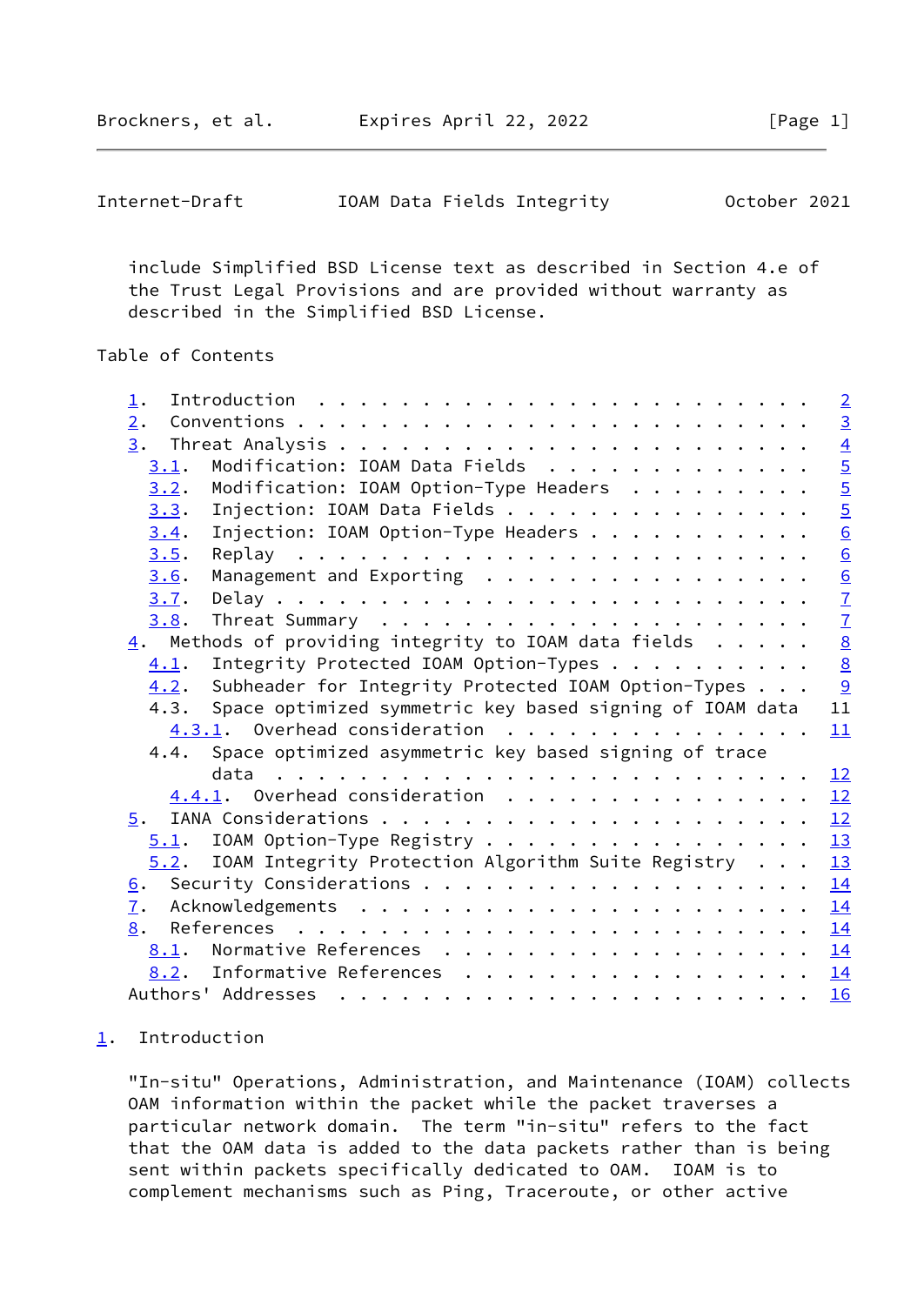probing mechanisms. In terms of "active" or "passive" OAM, "in-situ" OAM can be considered a hybrid OAM type. "In-situ" mechanisms do not require extra packets to be sent. IOAM adds information to the already available data packets and therefore cannot be considered passive. In terms of the classification given in [[RFC7799](https://datatracker.ietf.org/doc/pdf/rfc7799)] IOAM

| Brockners, et al. | Expires April 22, 2022 | [Page 2] |
|-------------------|------------------------|----------|
|                   |                        |          |

<span id="page-2-0"></span>Internet-Draft IOAM Data Fields Integrity October 2021

 could be portrayed as Hybrid Type I. IOAM mechanisms can be leveraged where mechanisms using e.g., ICMP do not apply or do not offer the desired results, such as proving that a certain traffic flow takes a pre-defined path, SLA verification for the live data traffic, detailed statistics on traffic distribution paths in networks that distribute traffic across multiple paths, or scenarios in which probe traffic is potentially handled differently from regular data traffic by the network devices.

The current  $[I-D.iett-ippm-ioam-data]$  assumes that IOAM is deployed in limited domains, where an operator has means to select, monitor, and control the access to all the networking devices, making the domain a trusted network. As such, IOAM tracing data is carried in the packets in clear and there are no protections against any node or middlebox tampering with the data. IOAM tracing data collected in an untrusted or semi-trusted environments requires integrity protection to support critical operational decisions.

 The following considerations and requirements are to be taken into account in addition to addressing the problem of detectability of any integrity breach of the IOAM trace data collected:

- 1. IOAM trace data is processed by the data plane, hence viability of any method to prove integrity of the IOAM trace data must be feasible at data plane processing/forwarding rates (IOAM data might be applied to all traffic a router forwards).
- 2. IOAM trace data is carried within data packets. Additional space required to prove integrity of the data needs to be optimal, i.e. should not exceed the MTU or have adverse affect on packet processing.
- 3. Replay protection of older IOAM trace data should be possible. Without replay protection a rogue node can present the old IOAM trace data masking any ongoing network issues/activity making the IOAM trace data collection useless.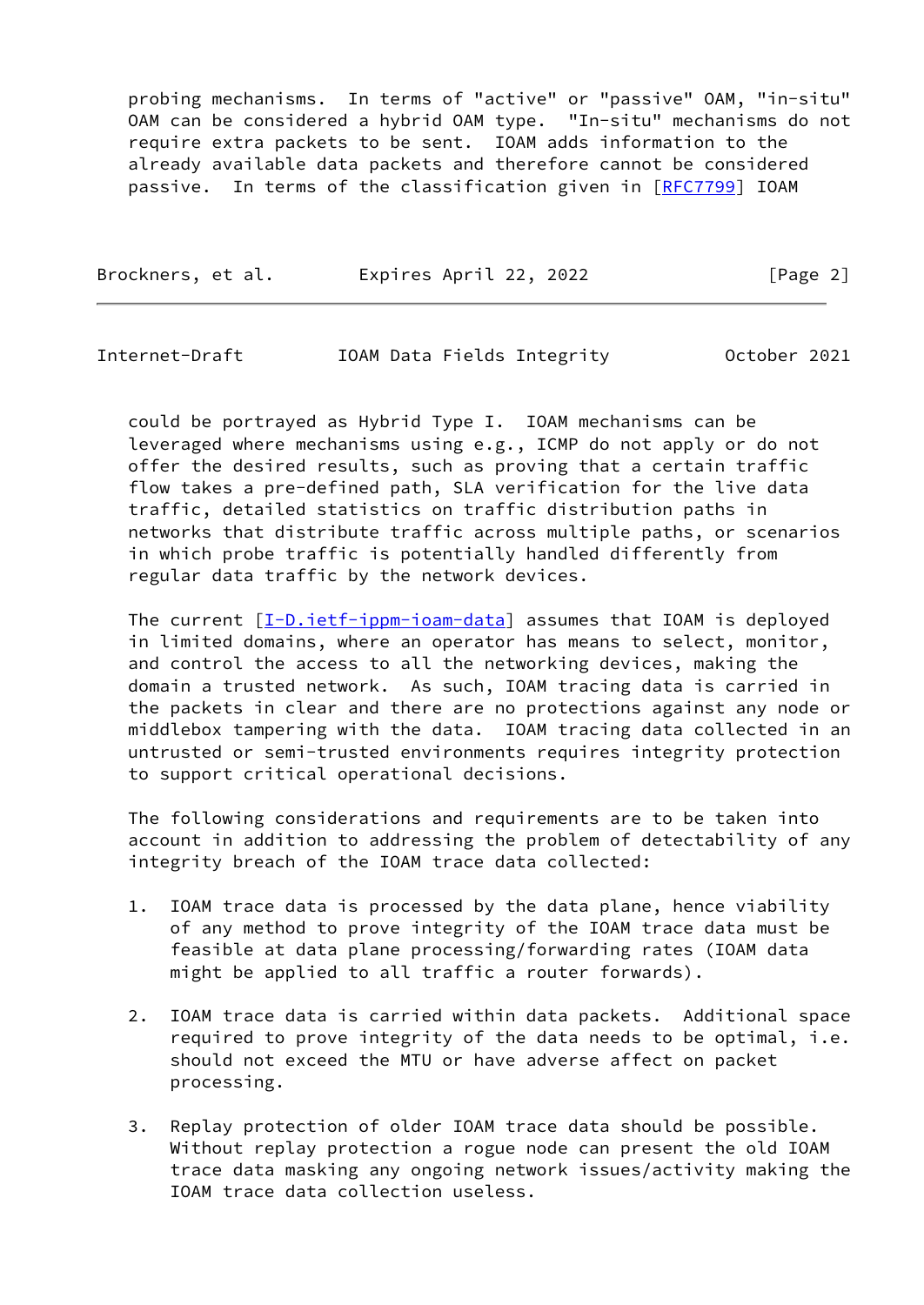This document defines the methods to protect the integrity of IOAM data fields, using the IOAM Trace Option-Types specified in [\[I-D.ietf-ippm-ioam-data](#page-15-2)] as example. The methods similarily apply to other IOAM Option-Types such as the DEX Option-Type [\[I-D.ietf-ippm-ioam-direct-export](#page-16-0)].

<span id="page-3-0"></span>[2](#page-3-0). Conventions

 The key words "MUST", "MUST NOT", "REQUIRED", "SHALL", "SHALL NOT", "SHOULD", "SHOULD NOT", "RECOMMENDED", "NOT RECOMMENDED", "MAY", and

| Brockners, et al. | Expires April 22, 2022 | [Page 3] |
|-------------------|------------------------|----------|
|-------------------|------------------------|----------|

<span id="page-3-2"></span>Internet-Draft IOAM Data Fields Integrity October 2021

"OPTIONAL" in this document are to be interpreted as described in [BCP](https://datatracker.ietf.org/doc/pdf/bcp14) [14](https://datatracker.ietf.org/doc/pdf/bcp14) [[RFC2119\]](https://datatracker.ietf.org/doc/pdf/rfc2119) [\[RFC8174](https://datatracker.ietf.org/doc/pdf/rfc8174)].

Abbreviations used in this document:

- IOAM: In-situ Operations, Administration, and Maintenance
- MTU: Maximum Transmit Unit
- OAM: Operations, Administration, and Maintenance
- POT: Proof of Transit
- SFC: Service Function Chain

<span id="page-3-1"></span>[3](#page-3-1). Threat Analysis

 This section presents a threat analysis of integrity-related threats in the context of IOAM. The threats that are discussed are assumed to be independent of the lower layer protocols; it is assumed that threats at other layers are handled by security mechanisms that are deployed at these layers.

 This document is focused on integrity protection for IOAM data fields. Thus the threat analysis includes threats that are related to or result from compromising the integrity of IOAM data fields. Other security aspects such as confidentiality are not within the scope of this document.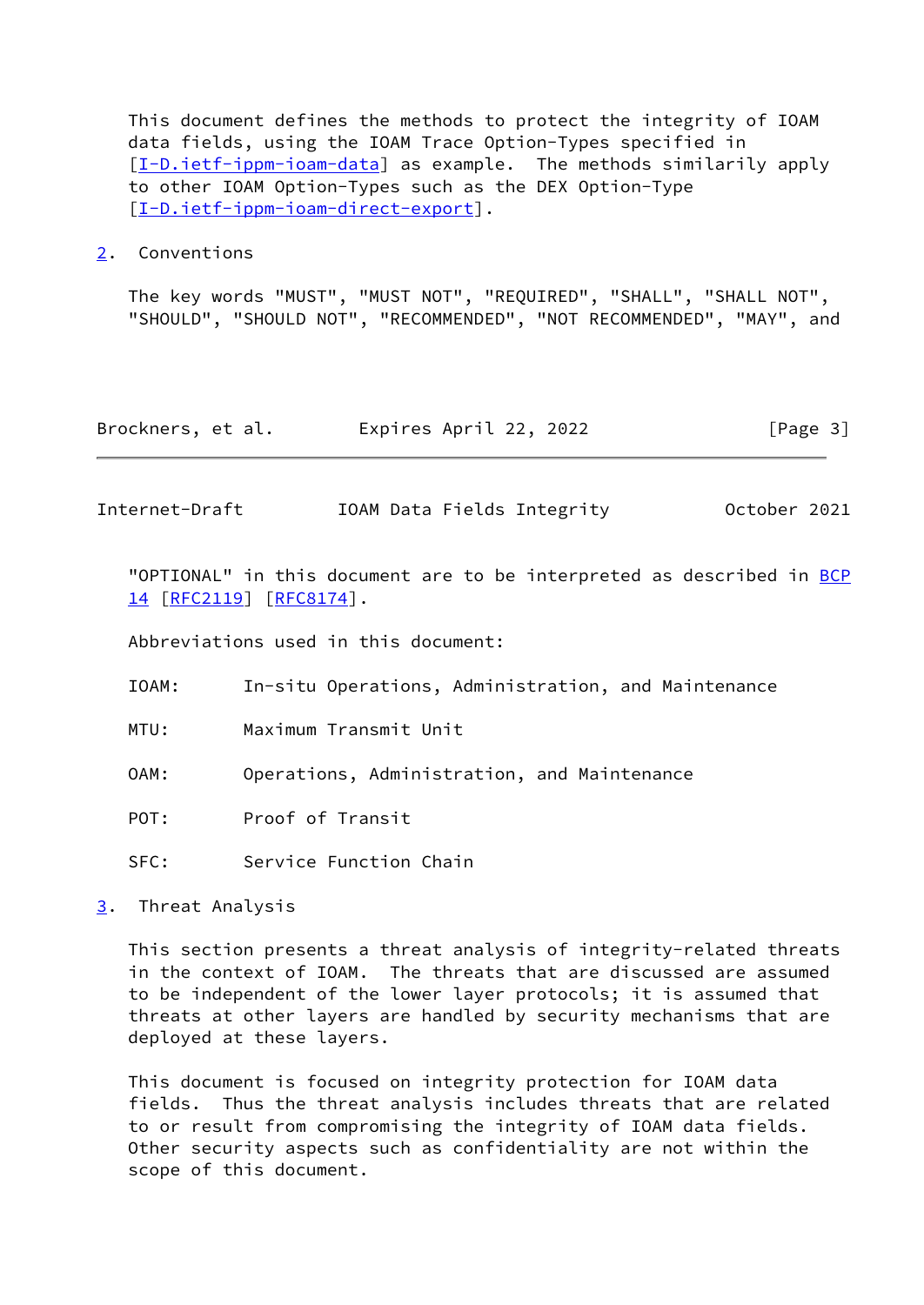Throughout the analysis there is a distinction between on-path and off-path attackers. As discussed in [\[I-D.ietf-detnet-security](#page-15-3)], on path attackers are located in a position that allows interception and modification of in-flight protocol packets, whereas off-path attackers can only attack by generating protocol packets.

 The analysis also includes the impact of each of the threats. Generally speaking, the impact of a successful attack on an OAM protocol [\[RFC7276](https://datatracker.ietf.org/doc/pdf/rfc7276)] is a false illusion of nonexistent failures or preventing the detection of actual ones; in both cases, the attack may result in denial of service (DoS). Furthermore, creating the false illusion of a nonexistent issue may trigger unnecessary processing in some of the IOAM nodes along the path, and may cause more IOAM-related data to be exported to the management plane than is conventionally necessary. Beyond these general impacts, threat specific impacts are discussed in each of the subsections below.

| Brockners, et al. | Expires April 22, 2022 | [Page 4] |
|-------------------|------------------------|----------|
|-------------------|------------------------|----------|

<span id="page-4-1"></span>Internet-Draft IOAM Data Fields Integrity October 2021

<span id="page-4-0"></span>[3.1](#page-4-0). Modification: IOAM Data Fields

Threat

 An attacker can maliciously modify the IOAM data fields of in transit packets. The modification can either be applied to all packets or selectively applied to a subset of the en route packets. This threat is applicable to on-path attackers.

Impact

 By systematically modifying the IOAM data fields of some or all of the in-transit packets an attacker can create a false picture of the paths in the network, the existence of faulty nodes and their location, and the network performance.

<span id="page-4-2"></span>[3.2](#page-4-2). Modification: IOAM Option-Type Headers

Threat

 An on-path attacker can modify IOAM data fields in one or more of the IOAM Option-Type headers in order to change or disrupt the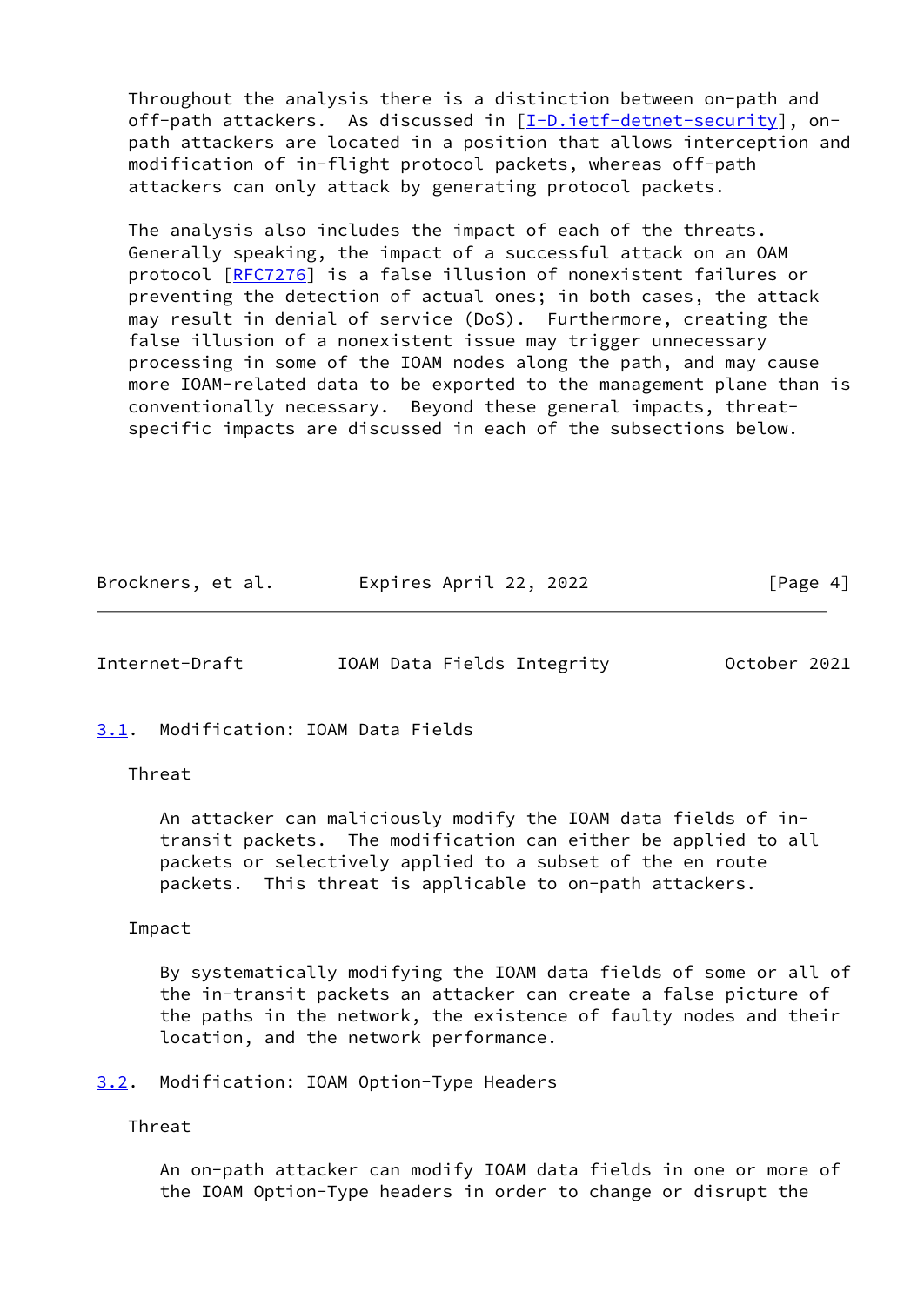behavior of nodes processing IOAM data fields along the path.

Impact

 Changing the header of IOAM Option-Types may have several implications. An attacker can maliciously increase the processing overhead in nodes that process IOAM data fields and increase the on-the-wire overhead of IOAM data fields, for example by modifying the IOAM-Trace-Type field in the IOAM Trace-option header. An attacker can also prevent some of the nodes that process IOAM data fields from incorporating IOAM data fields by modifying the RemainingLen field.

<span id="page-5-0"></span>[3.3](#page-5-0). Injection: IOAM Data Fields

# Threat

 An attacker can inject packets with IOAM Option-Types and IOAM data fields. This threat is applicable to both on-path and off path attackers.

## Impact

This attack and it impacts are similar to **Section 3.1**.

| Brockners, et al. | Expires April 22, 2022 | [Page 5] |
|-------------------|------------------------|----------|
|                   |                        |          |

<span id="page-5-2"></span>

| Internet-Draft |  |  | IOAM Data Fields Integrity | October 2021 |  |
|----------------|--|--|----------------------------|--------------|--|
|----------------|--|--|----------------------------|--------------|--|

# <span id="page-5-1"></span>[3.4](#page-5-1). Injection: IOAM Option-Type Headers

## Threat

 An attacker can inject packets with IOAM Option-Type headers, thus manipulating other nodes that process IOAM data fields in the network. This threat is applicable to both on-path and off-path attackers.

#### Impact

This attack and it impacts are similar to **Section 3.2**.

<span id="page-5-3"></span>[3.5](#page-5-3). Replay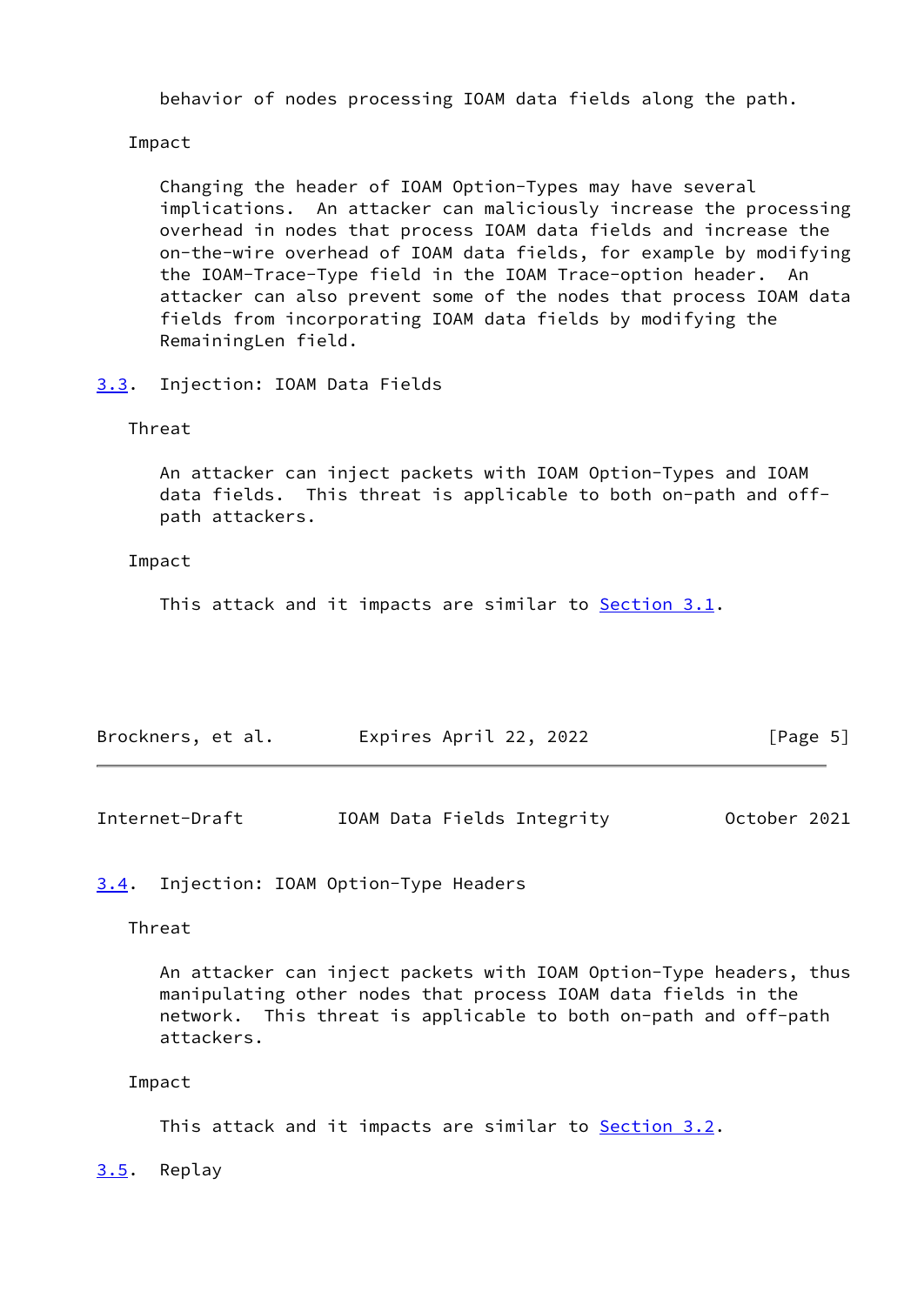# Threat

 An attacker can replay packets with IOAM data fields. Specifically, an attacker may replay a previously transmitted IOAM Option-Type with a new data packet, thus attaching old IOAM data fields to a fresh user packet. This threat is applicable to both on-path and off-path attackers.

# Impact

 As with previous threats, this threat may create a false image of a nonexistent failure, or may overload nodes which process IOAM data fields with unnecessary processing.

# <span id="page-6-0"></span>[3.6](#page-6-0). Management and Exporting

# Threat

 Attacks that compromise the integrity of IOAM data fields can be applied at the management plane, e.g., by manipulating network management packets. Furthermore, the integrity of IOAM data fields that are exported to a receiving entity can also be compromised. Management plane attacks are not within the scope of this document; the network management protocol is expected to include inherent security capabilities. The integrity of exported data is also not within the scope of this document. It is expected that the specification of the export format will discuss the relevant security aspects.

# Impact

 Malicious manipulation of the management protocol can cause nodes that process IOAM data fields to malfunction, to be overloaded, or

| Brockners, et al. | Expires April 22, 2022 |  | [Page 6] |  |
|-------------------|------------------------|--|----------|--|
|                   |                        |  |          |  |

<span id="page-6-2"></span>Internet-Draft IOAM Data Fields Integrity October 2021

 to incorporate unnecessary IOAM data fields into user packets. The impact of compromising the integrity of exported IOAM data fields is similar to the impacts of previous threats that were described in this section.

# <span id="page-6-1"></span>[3.7](#page-6-1). Delay

Threat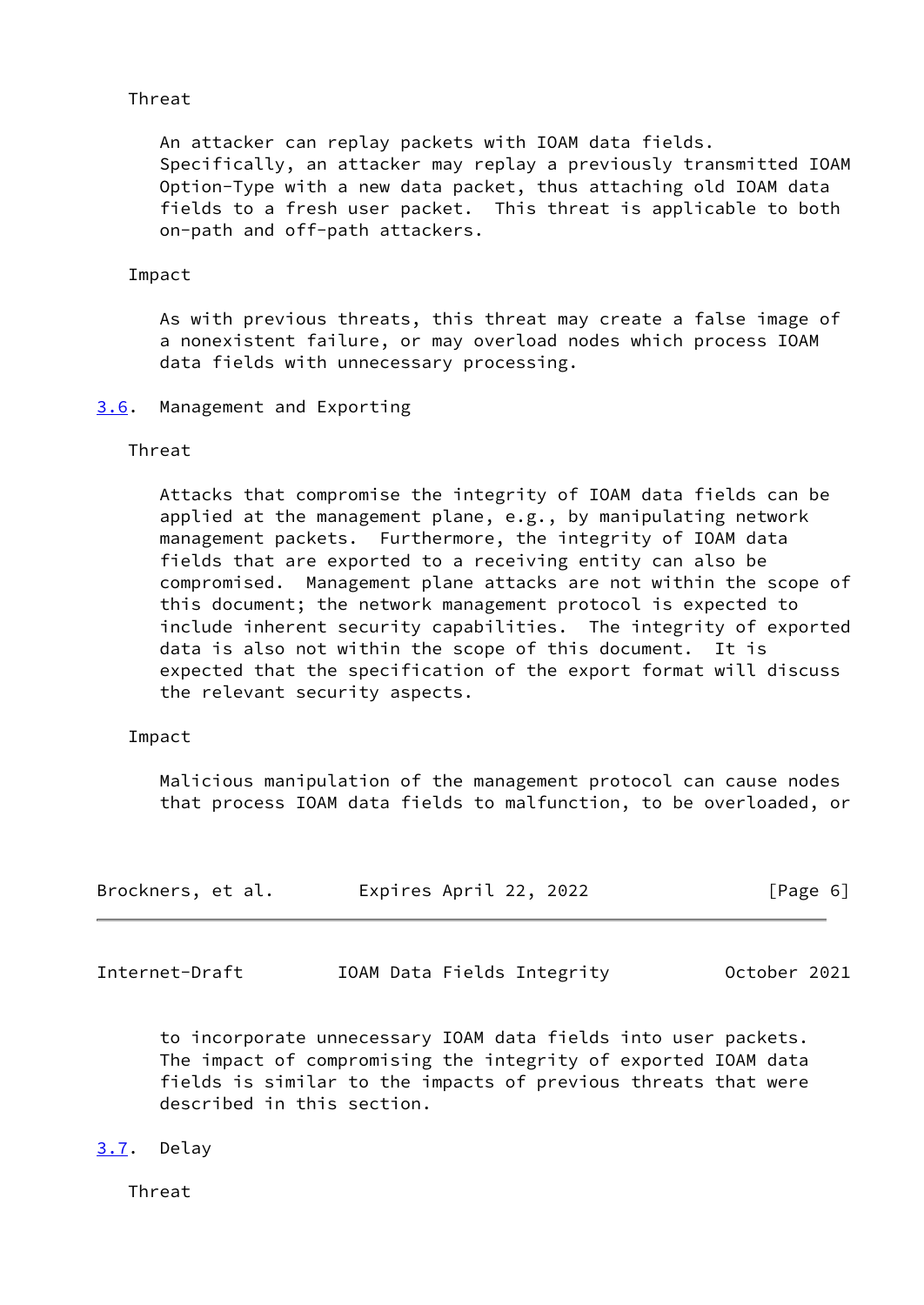An on-path attacker may delay some or all of the in-transit packets that include IOAM data fields in order to create the false illusion of congestion. Delay attacks are well known in the context of deterministic networks [\[I-D.ietf-detnet-security](#page-15-3)] and synchronization [[RFC7384\]](https://datatracker.ietf.org/doc/pdf/rfc7384), and may be somewhat mitigated in these environments by using redundant paths in a way that is resilient to an attack along one of the paths. This approach does not address the threat in the context of IOAM, as it does not meet the requirement to measure a specific path or to detect a problem along the path. It is noted that this threat is not within the scope of the threats that are mitigated in the scope of this document.

## Impact

 Since IOAM can be applied to a fraction of the traffic, an attacker can detect and delay only the packets that include IOAM data fields, thus preventing the authenticity of delay and load measurements.

<span id="page-7-0"></span>[3.8](#page-7-0). Threat Summary

<span id="page-7-1"></span>

| Brockners, et al. | [Page 7]                   |              |  |
|-------------------|----------------------------|--------------|--|
| Internet-Draft    | IOAM Data Fields Integrity | October 2021 |  |

+-------------------------------------------+--------+------------+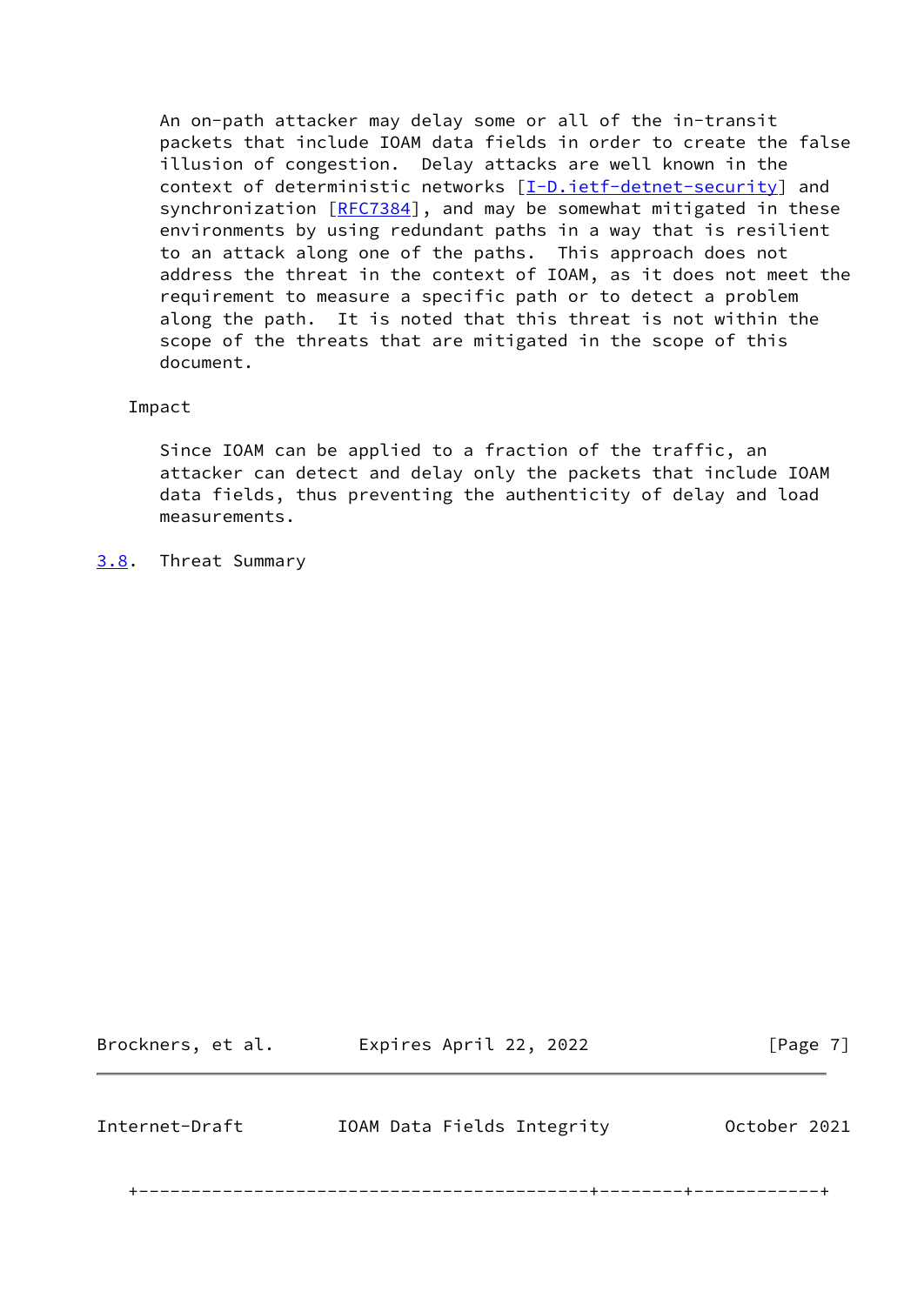| Threat                                 |     |           | In scope Out of scope |
|----------------------------------------|-----|-----------|-----------------------|
| Modification: IOAM Data Fields         | $+$ |           |                       |
| Modification: IOAM Option-Type Headers | $+$ |           |                       |
| Injection: IOAM Data Fields            | $+$ |           |                       |
| Injection: IOAM Option-Type Headers    | $+$ |           |                       |
| Replay                                 | $+$ |           |                       |
| Management and Exporting               |     | $\ddot{}$ |                       |
| Delay                                  |     |           |                       |
|                                        |     |           |                       |

Figure 1: Threat Analysis Summary

<span id="page-8-0"></span>[4](#page-8-0). Methods of providing integrity to IOAM data fields

 This section specifies additional IOAM Option-Types to carry data fields to provide for integrity protection. Methods for integrity protection can leverage symmetric or asymmetric key based signatures as described in the sub-sections below.

<span id="page-8-1"></span>[4.1](#page-8-1). Integrity Protected IOAM Option-Types

Each of the IOAM Options defined in  $[I-D.iett-ippm-ioam-data]$  are extended to include Integrity Protected (IP) IOAM Option-Types by allocating the following IOAM Option-Types in the IOAM Option-Type registry.

- 64 IOAM Pre-allocated Trace Integrity Protected Option-Type corresponds to IOAM Pre-allocated Trace Option-Type with integrity protection.
- 65 IOAM Incremental Trace Integrity Protected Option-Type corresponds to IOAM Incremental Trace Option-Type with integrity protection.
- 66 IOAM POT Integrity Protected Option-Type corresponds to IOAM POT Option-Type with integrity protection.
- 67 IOAM E2E Integrity Protected Option-Type corresponds to IOAM E2E Option-Type with integrity protection.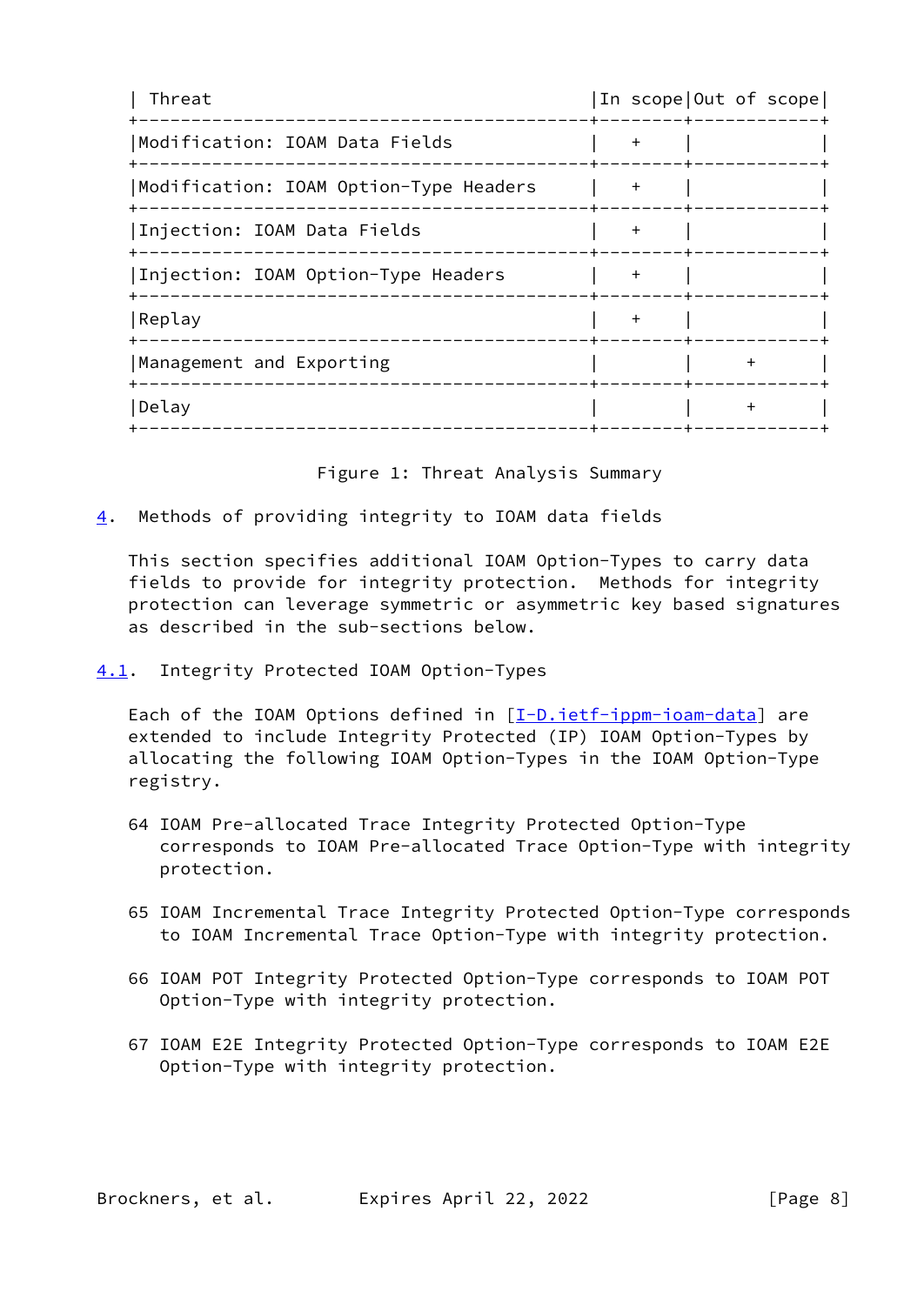<span id="page-9-1"></span>Internet-Draft IOAM Data Fields Integrity October 2021

<span id="page-9-0"></span>[4.2](#page-9-0). Subheader for Integrity Protected IOAM Option-Types

 An integrity data sub-header is used in IOAM Integrity Protected Options. It is defined as follows:

 $0$  1 2 3 0 1 2 3 4 5 6 7 8 9 0 1 2 3 4 5 6 7 8 9 0 1 2 3 4 5 6 7 8 9 0 1 +-+-+-+-+-+-+-+-+-+-+-+-+-+-+-+-+-+-+-+-+-+-+-+-+-+-+-+-+-+-+-+-+ |Signature-suite| Nonce length | Reserved. +-+-+-+-+-+-+-+-+-+-+-+-+-+-+-+-+-+-+-+-+-+-+-+-+-+-+-+-+-+-+-+-+  $\sim$  Nonce  $\sim$   $\sim$  +-+-+-+-+-+-+-+-+-+-+-+-+-+-+-+-+-+-+-+-+-+-+-+-+-+-+-+-+-+-+-+-+ Signature +-+-+-+-+-+-+-+-+-+-+-+-+-+-+-+-+-+-+-+-+-+-+-+-+-+-+-+-+-+-+-+-+

- Signature-suite: 8-bit unsigned integer. This field defines the algorithms used to compute the digest and the signature over the Option-Type header and data fields excluding the Signature field.
- Nonce length: 8-bit unsigned integer. This field specifies the length of the Nonce field in octets.
- Reserved: 16-bit Reserved field. MUST be set to zero upon transmission and ignored upon receipt.
- Nonce: Nonce is a variable length field with length specified in Nonce length.
- Signature: Signature is the digital signature value generated by the method and algorithm specified by Signature-suite.

 The Integrity sub-header follows the IOAM Option-Type header when the IOAM Option-Type is Integrity Protected Option. Pre-allocated and incremental Trace option headers are as defined in [\[I-D.ietf-ippm-ioam-data](#page-15-2)]. When the IOAM Option-Type is set to the IOAM Pre-allocated Trace Integrity Protected Option-Type or IOAM Incremental Trace Integrity Protected Option-Type then the Integrity Protection subheader follows the original IOAM Option Type header: :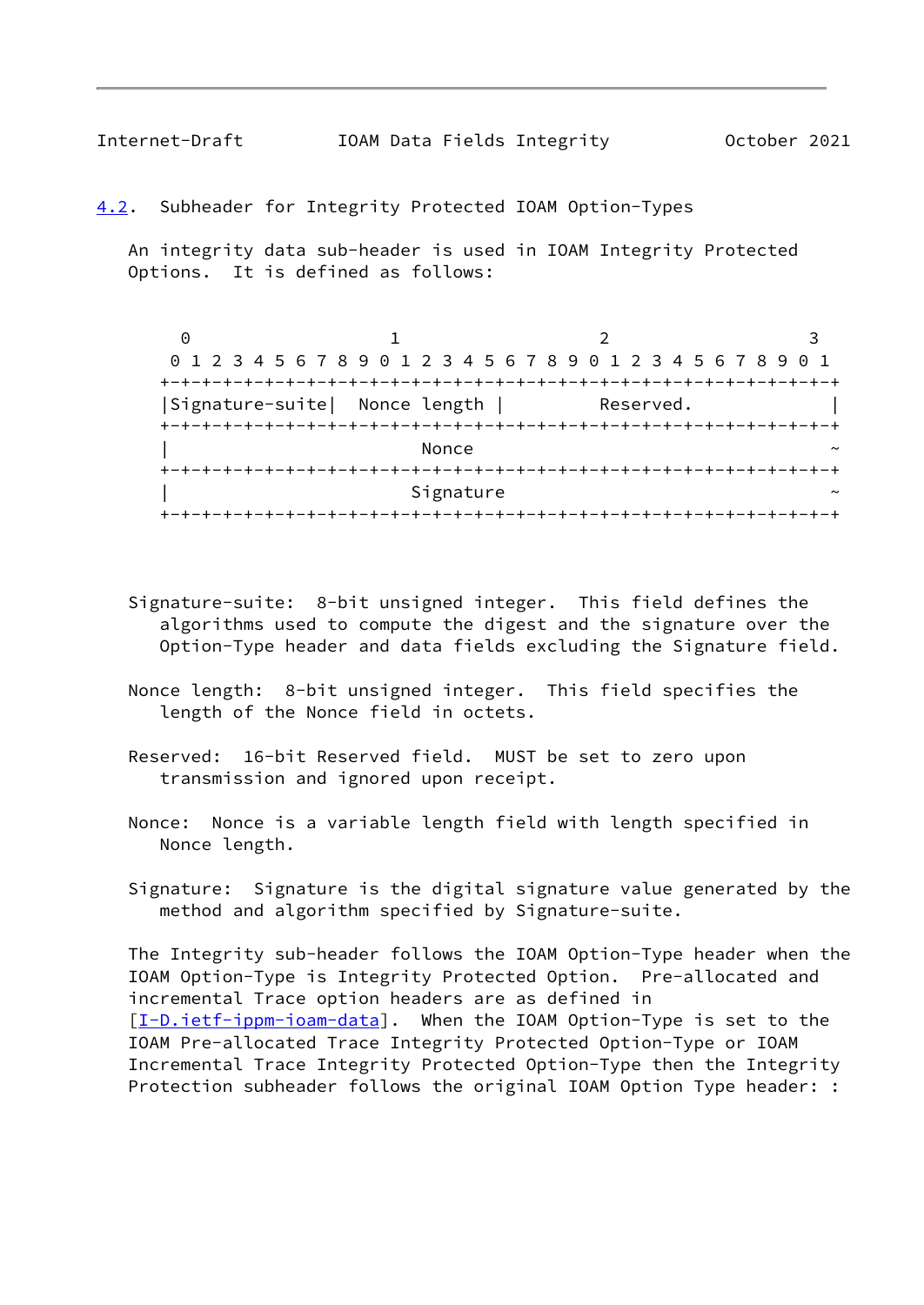Internet-Draft IOAM Data Fields Integrity October 2021

0 1 2 3 0 1 2 3 4 5 6 7 8 9 0 1 2 3 4 5 6 7 8 9 0 1 2 3 4 5 6 7 8 9 0 1 +-+-+-+-+-+-+-+-+-+-+-+-+-+-+-+-+-+-+-+-+-+-+-+-+-+-+-+-+-+-+-+-+ | Namespace-ID |NodeLen | Flags | RemainingLen| +-+-+-+-+-+-+-+-+-+-+-+-+-+-+-+-+-+-+-+-+-+-+-+-+-+-+-+-+-+-+-+-+ | IOAM-Trace-Type | Reserved | +-+-+-+-+-+-+-+-+-+-+-+-+-+-+-+-+-+-+-+-+-+-+-+-+-+-+-+-+-+-+-+-+ |Signature-suite| Nonce length | Reserved. +-+-+-+-+-+-+-+-+-+-+-+-+-+-+-+-+-+-+-+-+-+-+-+-+-+-+-+-+-+-+-+-+  $\blacksquare$   $\blacksquare$   $\blacksquare$   $\blacksquare$   $\blacksquare$   $\blacksquare$   $\blacksquare$   $\blacksquare$   $\blacksquare$   $\blacksquare$   $\blacksquare$   $\blacksquare$   $\blacksquare$   $\blacksquare$   $\blacksquare$   $\blacksquare$   $\blacksquare$   $\blacksquare$   $\blacksquare$   $\blacksquare$   $\blacksquare$   $\blacksquare$   $\blacksquare$   $\blacksquare$   $\blacksquare$   $\blacksquare$   $\blacksquare$   $\blacksquare$   $\blacksquare$   $\blacksquare$   $\blacksquare$   $\blacks$  +-+-+-+-+-+-+-+-+-+-+-+-+-+-+-+-+-+-+-+-+-+-+-+-+-+-+-+-+-+-+-+-+ Signature +-+-+-+-+-+-+-+-+-+-+-+-+-+-+-+-+-+-+-+-+-+-+-+-+-+-+-+-+-+-+-+-+

IOAM POT option header as defined in  $[I-D.ietf-ippm-ioam-data]$  $[I-D.ietf-ippm-ioam-data]$  is followed by Integrity Protection subheader when IOAM Option Type is set to IOAM POT Integrity Protected Option-Type:

0 1 2 3 0 1 2 3 4 5 6 7 8 9 0 1 2 3 4 5 6 7 8 9 0 1 2 3 4 5 6 7 8 9 0 1 +-+-+-+-+-+-+-+-+-+-+-+-+-+-+-+-+-+-+-+-+-+-+-+-+-+-+-+-+-+-+-+-+ Namespace-ID | |IOAM POT Type | IOAM POT flags +-+-+-+-+-+-+-+-+-+-+-+-+-+-+-+-+-+-+-+-+-+-+-+-+-+-+-+-+-+-+-+-+ |Signature-suite| Nonce length | Reserved. +-+-+-+-+-+-+-+-+-+-+-+-+-+-+-+-+-+-+-+-+-+-+-+-+-+-+-+-+-+-+-+-+  $\blacksquare$   $\blacksquare$   $\blacksquare$   $\blacksquare$   $\blacksquare$   $\blacksquare$   $\blacksquare$   $\blacksquare$   $\blacksquare$   $\blacksquare$   $\blacksquare$   $\blacksquare$   $\blacksquare$   $\blacksquare$   $\blacksquare$   $\blacksquare$   $\blacksquare$   $\blacksquare$   $\blacksquare$   $\blacksquare$   $\blacksquare$   $\blacksquare$   $\blacksquare$   $\blacksquare$   $\blacksquare$   $\blacksquare$   $\blacksquare$   $\blacksquare$   $\blacksquare$   $\blacksquare$   $\blacksquare$   $\blacks$  +-+-+-+-+-+-+-+-+-+-+-+-+-+-+-+-+-+-+-+-+-+-+-+-+-+-+-+-+-+-+-+-+ Signature +-+-+-+-+-+-+-+-+-+-+-+-+-+-+-+-+-+-+-+-+-+-+-+-+-+-+-+-+-+-+-+-+

 IOAM E2E option header as defined in [\[I-D.ietf-ippm-ioam-data](#page-15-2)] is followed by Integrity Protection subheader when IOAM Option Type is set to IOAM E2E Integrity Protected Option-Type:

0 1 2 3 0 1 2 3 4 5 6 7 8 9 0 1 2 3 4 5 6 7 8 9 0 1 2 3 4 5 6 7 8 9 0 1 +-+-+-+-+-+-+-+-+-+-+-+-+-+-+-+-+-+-+-+-+-+-+-+-+-+-+-+-+-+-+-+-+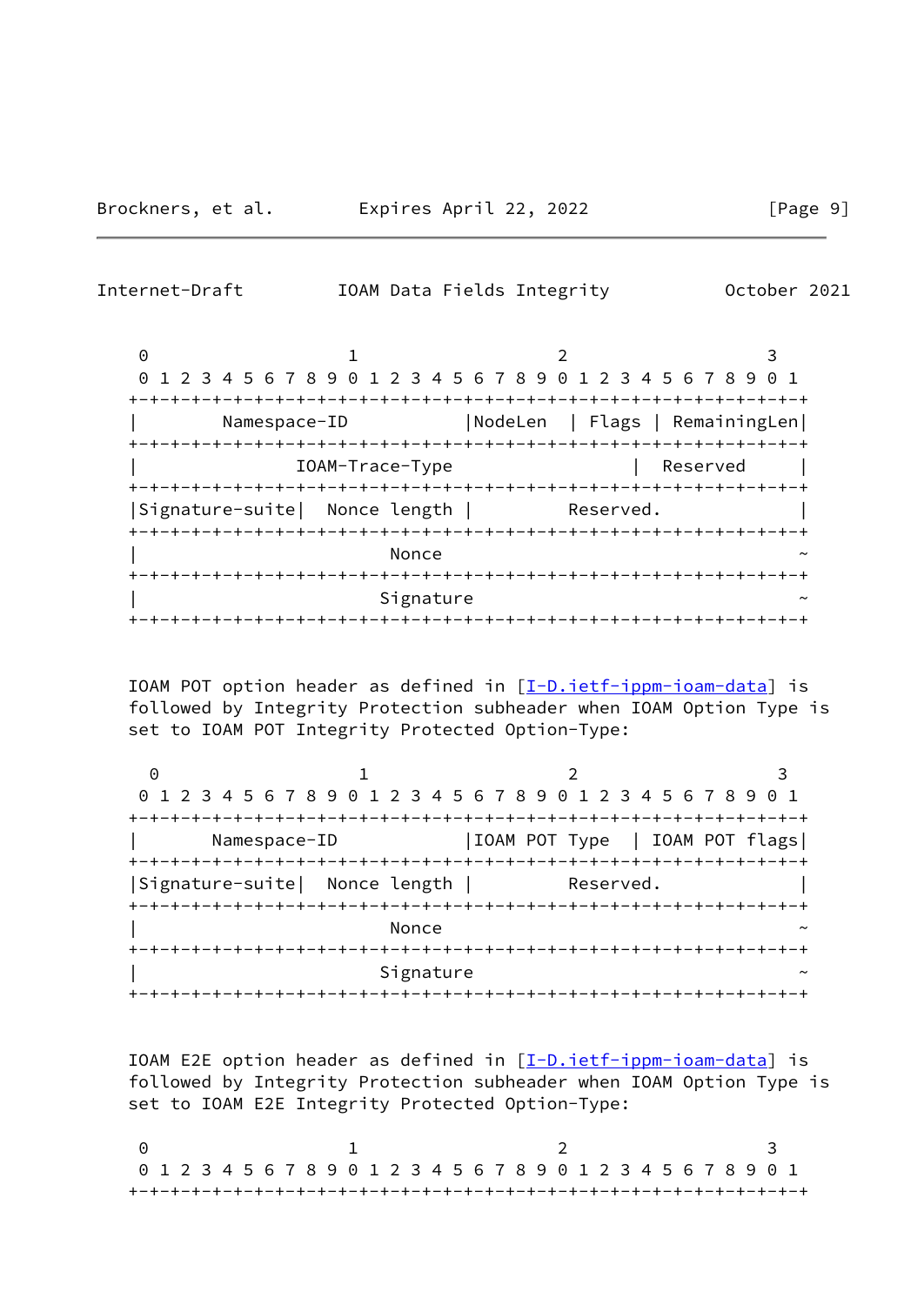| Namespace-ID                  |           | IOAM-E2E-Type |
|-------------------------------|-----------|---------------|
| Signature-suite  Nonce length |           | Reserved.     |
|                               | Nonce     |               |
|                               |           |               |
|                               | Signature |               |

Brockners, et al. Expires April 22, 2022 [Page 10]

<span id="page-11-0"></span>Internet-Draft IOAM Data Fields Integrity October 2021

<span id="page-11-1"></span>[4.3](#page-11-1). Space optimized symmetric key based signing of IOAM data

 This method assumes that symmetric keys have been distributed to the respective nodes as well as the Validator (the Validator receives all the keys). The details of the mechanisms of how keys are distributed are outside the scope of this document. The "Signature" field is populated as follows:

- 1. The first node creates a nonce and signature over the hash of IOAM Option excluding the Signature field, the nonce and its symmetric key. The nonce is included as a field in Integrity Protection sub-header of the corresponding IOAM Option. resulting signature is included in the corresponding Signature field.
- 2. Transit nodes will update the Signature field by creating a signature of data where the data is [Signature || hash(node\_data\_list[x])] with its symmetric key in case of IOAM Trace Integrity Protected Options. Transit nodes updating IOAM POT Option will update the Signature field by creating a signature of data where the data is [Signature || hash(IOAM POT OPTION excluding Signature field)] with its symmetric key in case of IOAM POT Integrity Protected Option.
- 3. The Validator will iteratively recreate the Signature over the IOAM Option fields collected and matches the Signature field to validate the data integrity.

This method uses the following algorithms:

 1. The algorithm to calculate the signature using symmetric key MUST be Advanced Encryption Standard (AES) AES-256. [\[AES](#page-15-4)]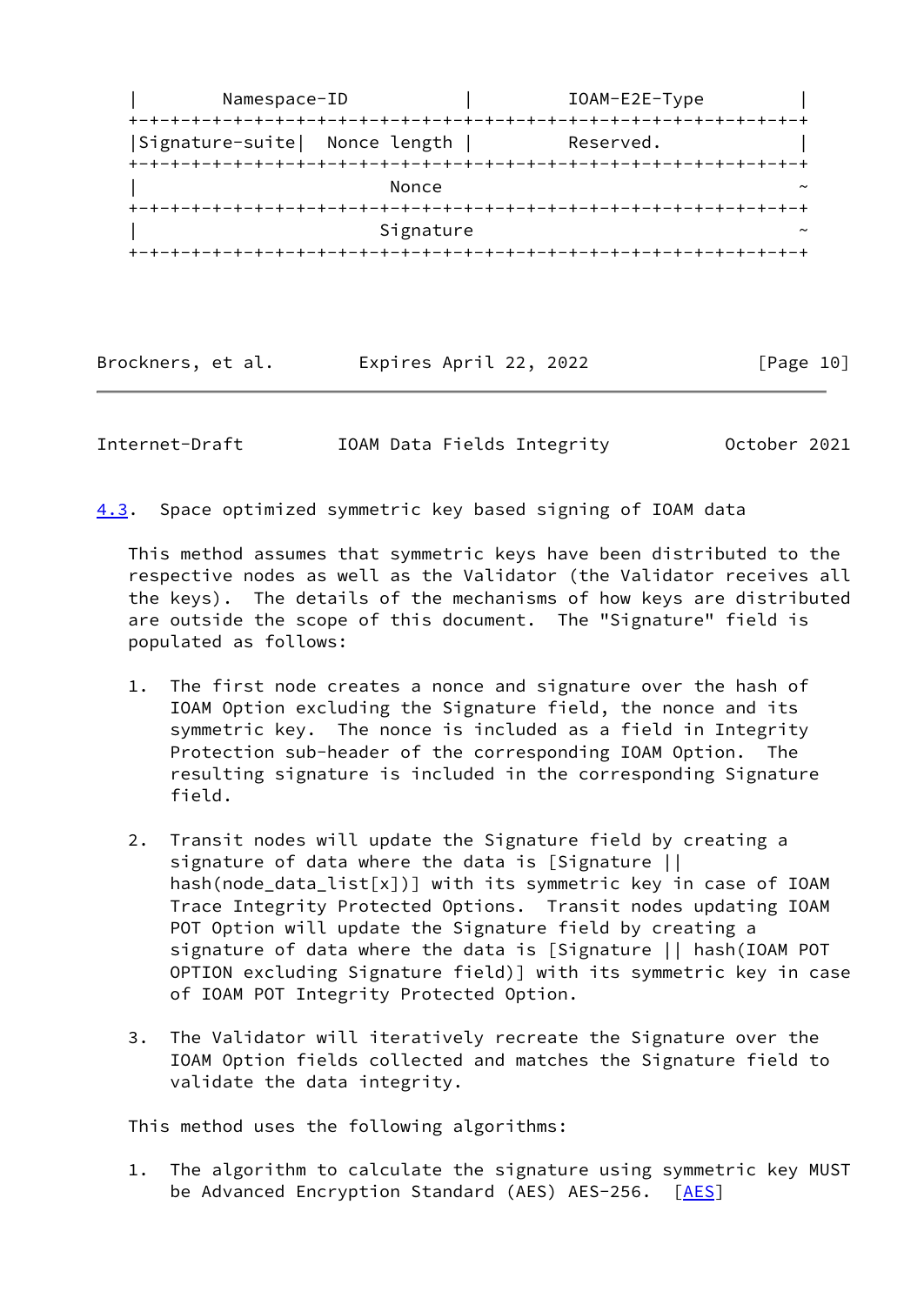[\[NIST.800-38D](#page-16-1)].

2. The digest/hash algorithm used MUST be SHA-256 [[SHS\]](#page-16-2).

<span id="page-12-0"></span>[4.3.1](#page-12-0). Overhead consideration

 The Signature would consume 32 bytes with AES-256. With this method the Signature is carried only once for the entire packet. As there are dedicated options for carrying IOAM data with integrity protection, in case of performance concerns in calculating signature and validating it, these options can be used for a subset of the packets by using sampling of data to enable IOAM with integrity protection.

| Brockners, et al. | Expires April 22, 2022 | [Page 11] |  |
|-------------------|------------------------|-----------|--|
|                   |                        |           |  |

<span id="page-12-1"></span>

| Internet-Draft |  | IOAM Data Fields Integrity | October 2021 |  |
|----------------|--|----------------------------|--------------|--|
|                |  |                            |              |  |

<span id="page-12-2"></span>[4.4](#page-12-2). Space optimized asymmetric key based signing of trace data

 This method assumes that asymmetric keys have been generated per IOAM node and the respective nodes can access their keys. The Validator receives all the public keys. The details of the mechanisms of how keys are generated and shared are outside the scope of this document. The " Signature" field is populated as follows:

- 1. The first node creates a nonce and signs over the hash of IOAM Option it populates excluding the Signature field in the option, the nonce and its private key. The resulting signature is included in the Signature field.
- 2. Transit nodes will update the Signature field by creating a signature of data where the data is [Signature || hash(node\_data\_list[x])] with its private key in case of IOAM Trace Integrity Protected Options. Transit nodes updating IOAM POT Option will update the Signature field by creating a signature of data where the data is [Signature || hash(IOAM POT OPTION excluding Signature field)] with its private key in case of IOAM POT Integrity Protected Option.
- 3. The Validator will iteratively recreate the Signature over the IOAM Option fields collected and matches the Signature field to validate the data integrity using public keys of the IOAM nodes.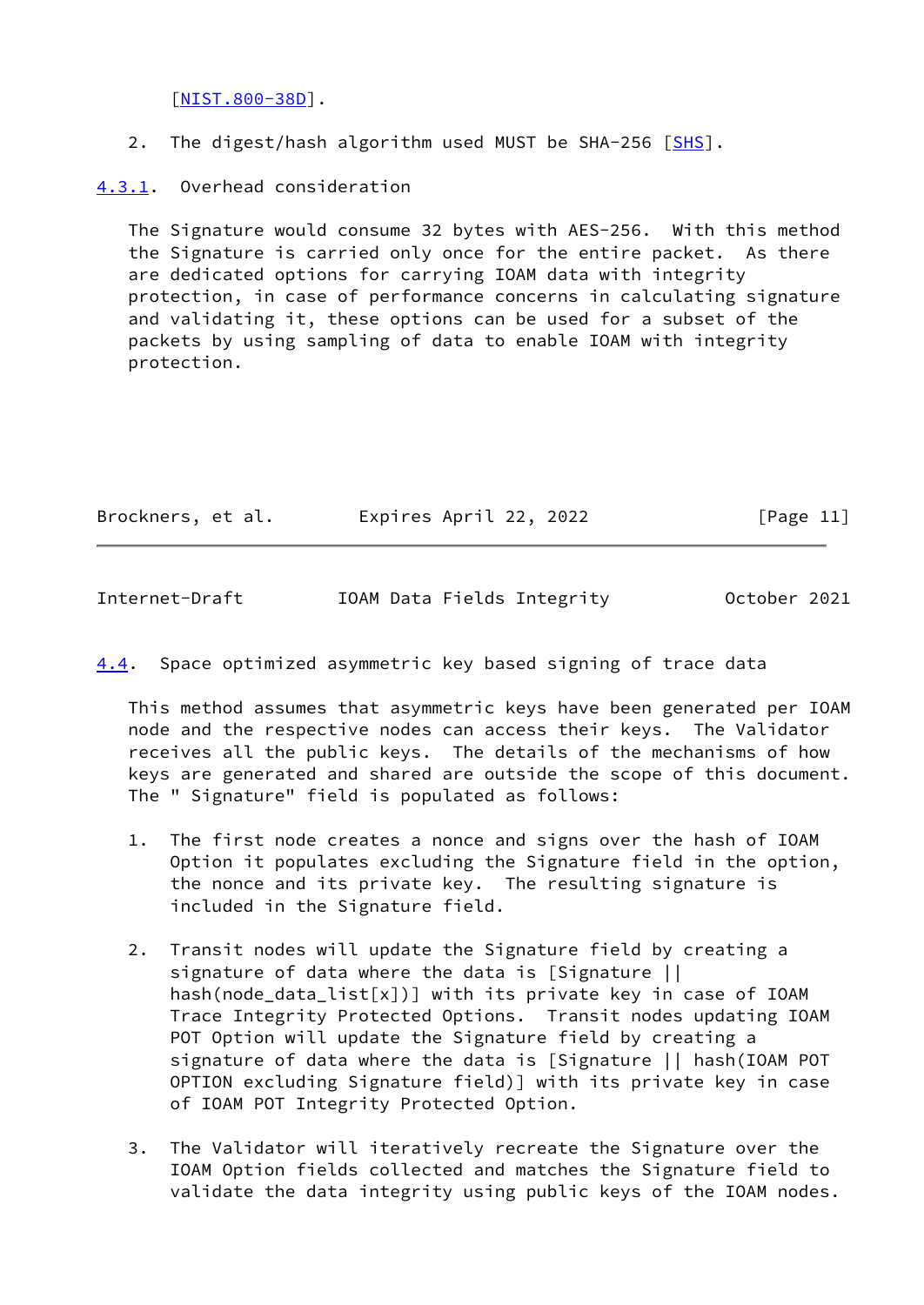This method uses the following algorithms:

- 1. The signature algorithm used MUST be the Elliptic Curve Digital Signature Algorithm (ECDSA) with curve P-256 [\[RFC6090](https://datatracker.ietf.org/doc/pdf/rfc6090)] [[DSS\]](#page-15-5).
- 2. The digest/hash algorithm used MUST be SHA-256 [[SHS\]](#page-16-2).

<span id="page-13-0"></span>[4.4.1](#page-13-0). Overhead consideration

 The Signature consumes 32 bytes based on the SHA-256 ECDSA P-256 algorithm employed. With this method the Signature is only carried once for the entire packet. As there are dedicated options for carrying IOAM data with integrity protection, in case of performance concerns in calculating signature and validating it, these options can be used for a subset of the packets by using sampling of data to enable IOAM with integrity protection.

<span id="page-13-1"></span>[5](#page-13-1). IANA Considerations

| Brockners, et al. | Expires April 22, 2022 |  | [Page 12] |  |
|-------------------|------------------------|--|-----------|--|
|                   |                        |  |           |  |

<span id="page-13-3"></span>Internet-Draft IOAM Data Fields Integrity October 2021

<span id="page-13-2"></span>[5.1](#page-13-2). IOAM Option-Type Registry

 The following code points are defined in this draft in "IOAM Option- Type Registry" :

64 IOAM Pre-allocated Trace Integrity Protected Option-Type

65 IOAM Incremental Trace Integrity Protected Option-Type

66 IOAM POT Integrity Protected Option-Type

67 IOAM E2E Integrity Protected Option-Type

<span id="page-13-4"></span>[5.2](#page-13-4). IOAM Integrity Protection Algorithm Suite Registry

 "IOAM Integrity Protection Algorithm Suite Registry" in the "In-Situ OAM (IOAM) Protocol Parameters" group. The one-octet "IOAM Integrity Protection Algorithm Suite Registry" identifiers assigned by IANA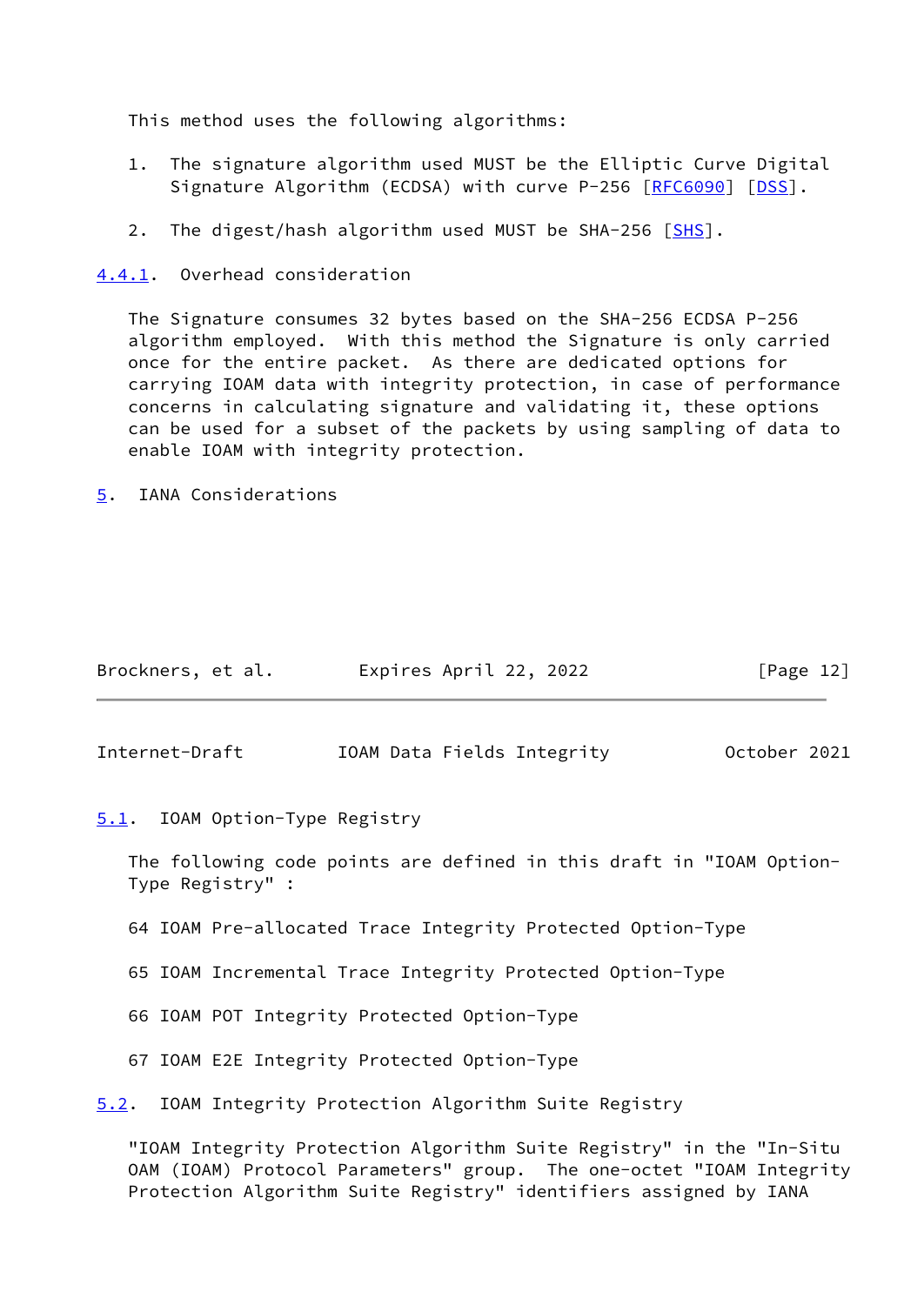identify the digest algorithm and signature algorithm used in the Signature Suite Identifier field. IANA has registered the following algorithm suite identifiers for the digest algorithm and for the signature algorithm.

| Algorithm<br>Suite<br>Identifier | Digest<br>Algorithm | Signature<br>Algorithm | Specification<br>Pointer                               |
|----------------------------------|---------------------|------------------------|--------------------------------------------------------|
| 0x0                              | Reserved            | Reserved               | This document                                          |
| 0x1                              | $SHA-256$           | ECDSA P-256            | <u>[SHS] [DSS] [RFC6090]</u><br>This document<br>-+--- |
| 0x2                              | $SHA-256$           | AES-256                | [AES] [NIST.800-38D]<br>This document                  |
| $0xEF-0xFF$                      | Unassigned          | Unassigned             |                                                        |

IOAM Integrity Protection Algorithm Suite Registry

 Future assignments are to be made using the Standards Action process defined in [[RFC8126\]](https://datatracker.ietf.org/doc/pdf/rfc8126). Assignments consist of the one-octet algorithm suite identifier value and the associated digest algorithm name and signature algorithm name.

Brockners, et al. Expires April 22, 2022 [Page 13]

<span id="page-14-1"></span>Internet-Draft IOAM Data Fields Integrity October 2021

<span id="page-14-0"></span>[6](#page-14-0). Security Considerations

This section will be completed in a future revision of this document.

<span id="page-14-2"></span>[7](#page-14-2). Acknowledgements

 The authors would like to thank Santhosh N, Rakesh Kandula, Saiprasad Muchala, Al Morton, Greg Mirsky, Benjamin Kaduk and Martin Duke for their comments and advice.

<span id="page-14-3"></span>[8](#page-14-3). References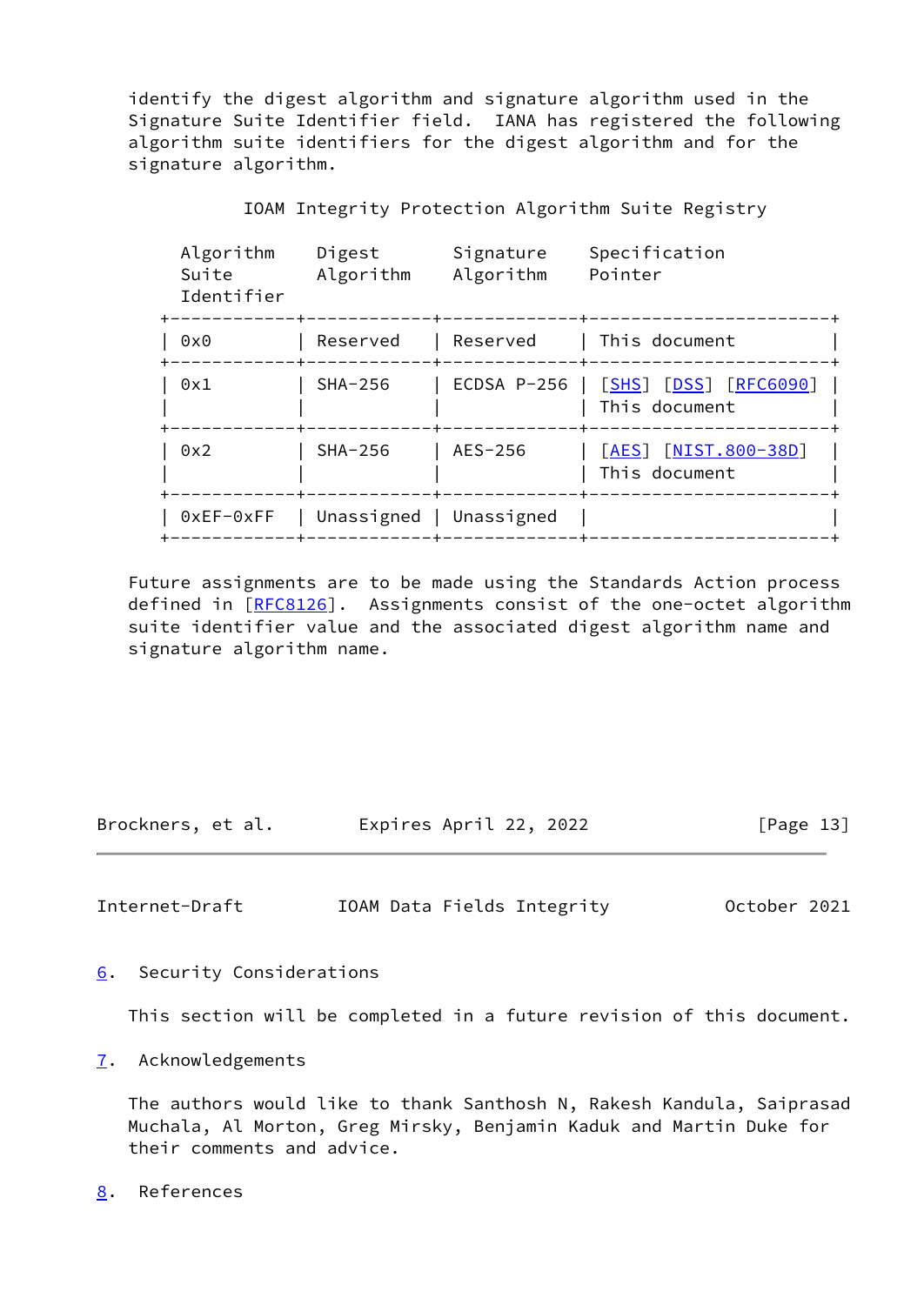### <span id="page-15-0"></span>[8.1](#page-15-0). Normative References

- [RFC2119] Bradner, S., "Key words for use in RFCs to Indicate Requirement Levels", [BCP 14](https://datatracker.ietf.org/doc/pdf/bcp14), [RFC 2119](https://datatracker.ietf.org/doc/pdf/rfc2119), DOI 10.17487/RFC2119, March 1997, <[https://www.rfc-editor.org/info/rfc2119>](https://www.rfc-editor.org/info/rfc2119).
- [RFC8126] Cotton, M., Leiba, B., and T. Narten, "Guidelines for Writing an IANA Considerations Section in RFCs", [BCP 26](https://datatracker.ietf.org/doc/pdf/bcp26), [RFC 8126,](https://datatracker.ietf.org/doc/pdf/rfc8126) DOI 10.17487/RFC8126, June 2017, <[https://www.rfc-editor.org/info/rfc8126>](https://www.rfc-editor.org/info/rfc8126).
- [RFC8174] Leiba, B., "Ambiguity of Uppercase vs Lowercase in [RFC](https://datatracker.ietf.org/doc/pdf/rfc2119) [2119](https://datatracker.ietf.org/doc/pdf/rfc2119) Key Words", [BCP 14](https://datatracker.ietf.org/doc/pdf/bcp14), [RFC 8174,](https://datatracker.ietf.org/doc/pdf/rfc8174) DOI 10.17487/RFC8174, May 2017, [<https://www.rfc-editor.org/info/rfc8174](https://www.rfc-editor.org/info/rfc8174)>.
- <span id="page-15-4"></span><span id="page-15-1"></span>[8.2](#page-15-1). Informative References
	- [AES] National Institute of Standards and Technology, "Advanced Encryption Standard (AES)", FIPS PUB 197, 2001, <[http://csrc.nist.gov/publications/fips/fips197/fips-](http://csrc.nist.gov/publications/fips/fips197/fips-197.pdf) [197.pdf](http://csrc.nist.gov/publications/fips/fips197/fips-197.pdf)>.
	- [DSS] National Institute of Standards and Technology, "Digital Signature Standard (DSS)", NIST FIPS Publication 186-4, DOI 10.6028/NIST.FIPS.186-4, 2013, <[http://nvlpubs.nist.gov/nistpubs/FIPS/](http://nvlpubs.nist.gov/nistpubs/FIPS/NIST.FIPS.186-4.pdf) [NIST.FIPS.186-4.pdf](http://nvlpubs.nist.gov/nistpubs/FIPS/NIST.FIPS.186-4.pdf)>.

<span id="page-15-5"></span><span id="page-15-3"></span> [I-D.ietf-detnet-security] Grossman, E., Mizrahi, T., and A. J. Hacker, "Deterministic Networking (DetNet) Security Considerations", [draft-ietf-detnet-security-16](https://datatracker.ietf.org/doc/pdf/draft-ietf-detnet-security-16) (work in progress), March 2021.

| Brockners, et al. | Expires April 22, 2022 | [Page 14] |
|-------------------|------------------------|-----------|
|-------------------|------------------------|-----------|

Internet-Draft IOAM Data Fields Integrity October 2021

<span id="page-15-2"></span> [I-D.ietf-ippm-ioam-data] Brockners, F., Bhandari, S., and T. Mizrahi, "Data Fields for In-situ OAM", [draft-ietf-ippm-ioam-data-15](https://datatracker.ietf.org/doc/pdf/draft-ietf-ippm-ioam-data-15) (work in progress), October 2021.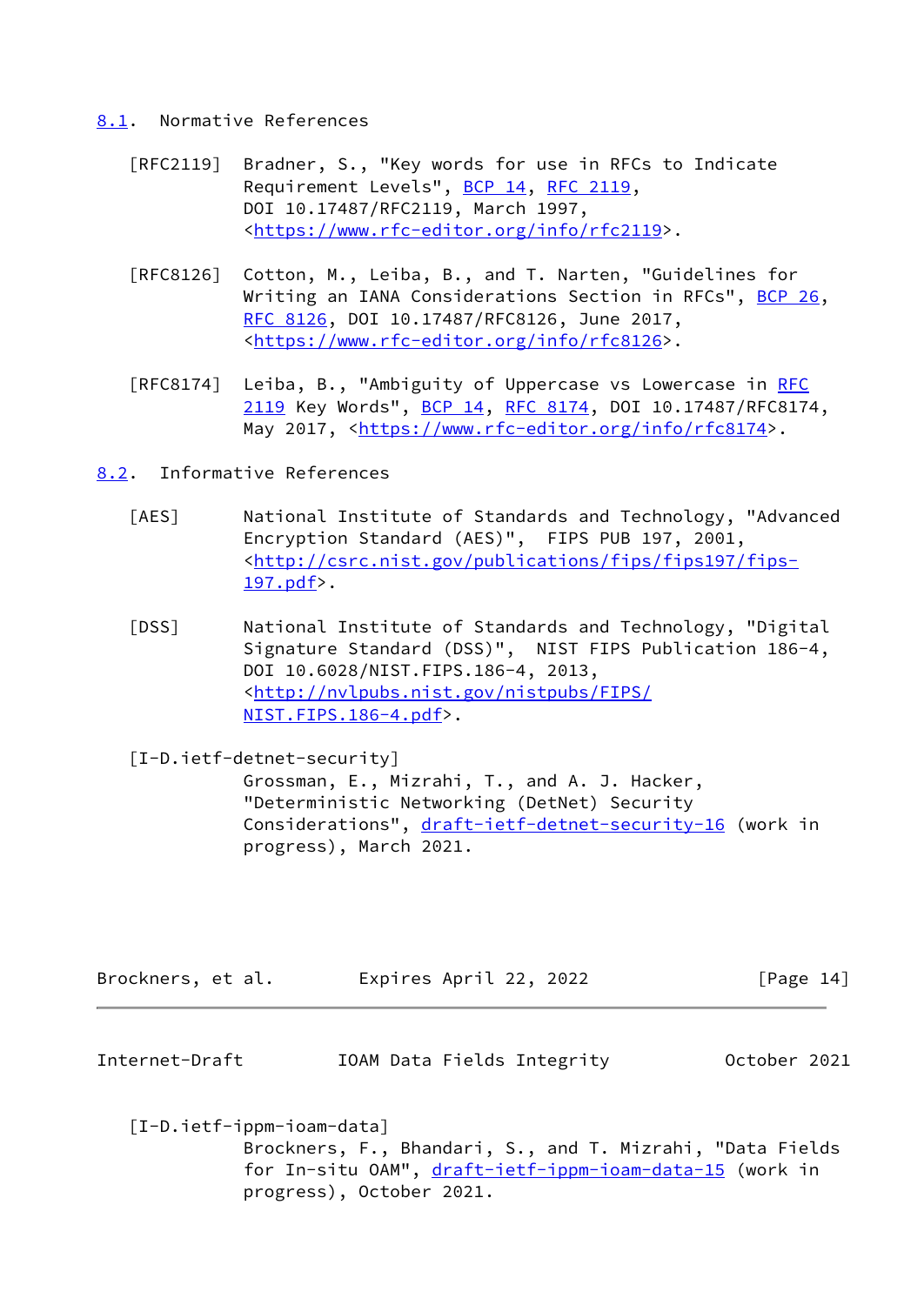<span id="page-16-0"></span>[I-D.ietf-ippm-ioam-direct-export]

 Song, H., Gafni, B., Zhou, T., Li, Z., Brockners, F., Bhandari, S., Sivakolundu, R., and T. Mizrahi, "In-situ OAM Direct Exporting", [draft-ietf-ippm-ioam-direct](https://datatracker.ietf.org/doc/pdf/draft-ietf-ippm-ioam-direct-export-07) [export-07](https://datatracker.ietf.org/doc/pdf/draft-ietf-ippm-ioam-direct-export-07) (work in progress), October 2021.

<span id="page-16-1"></span>[NIST.800-38D]

 National Institute of Standards and Technology, "Recommendation for Block Cipher Modes of Operation: Galois/Counter Mode (GCM) and GMAC", NIST Special Publication 800-38D, 2001, <[http://csrc.nist.gov/publications/nistpubs/800-38D/SP-](http://csrc.nist.gov/publications/nistpubs/800-38D/SP-800-38D.pdf) [800-38D.pdf](http://csrc.nist.gov/publications/nistpubs/800-38D/SP-800-38D.pdf)>.

- [RFC6090] McGrew, D., Igoe, K., and M. Salter, "Fundamental Elliptic Curve Cryptography Algorithms", [RFC 6090,](https://datatracker.ietf.org/doc/pdf/rfc6090) DOI 10.17487/RFC6090, February 2011, <[https://www.rfc-editor.org/info/rfc6090>](https://www.rfc-editor.org/info/rfc6090).
- [RFC7276] Mizrahi, T., Sprecher, N., Bellagamba, E., and Y. Weingarten, "An Overview of Operations, Administration, and Maintenance (OAM) Tools", [RFC 7276](https://datatracker.ietf.org/doc/pdf/rfc7276), DOI 10.17487/RFC7276, June 2014, <[https://www.rfc-editor.org/info/rfc7276>](https://www.rfc-editor.org/info/rfc7276).
- [RFC7384] Mizrahi, T., "Security Requirements of Time Protocols in Packet Switched Networks", [RFC 7384](https://datatracker.ietf.org/doc/pdf/rfc7384), DOI 10.17487/RFC7384, October 2014, [<https://www.rfc-editor.org/info/rfc7384](https://www.rfc-editor.org/info/rfc7384)>.
- [RFC7799] Morton, A., "Active and Passive Metrics and Methods (with Hybrid Types In-Between)", [RFC 7799](https://datatracker.ietf.org/doc/pdf/rfc7799), DOI 10.17487/RFC7799, May 2016, [<https://www.rfc-editor.org/info/rfc7799](https://www.rfc-editor.org/info/rfc7799)>.
- <span id="page-16-2"></span> [SHS] National Institute of Standards and Technology, "Secure Hash Standard (SHS)", NIST FIPS Publication 180-4, DOI 10.6028/NIST.FIPS.180-4, 2015, <[http://nvlpubs.nist.gov/nistpubs/FIPS/](http://nvlpubs.nist.gov/nistpubs/FIPS/NIST.FIPS.180-4.pdf) [NIST.FIPS.180-4.pdf](http://nvlpubs.nist.gov/nistpubs/FIPS/NIST.FIPS.180-4.pdf)>.

Brockners, et al. Expires April 22, 2022 [Page 15]